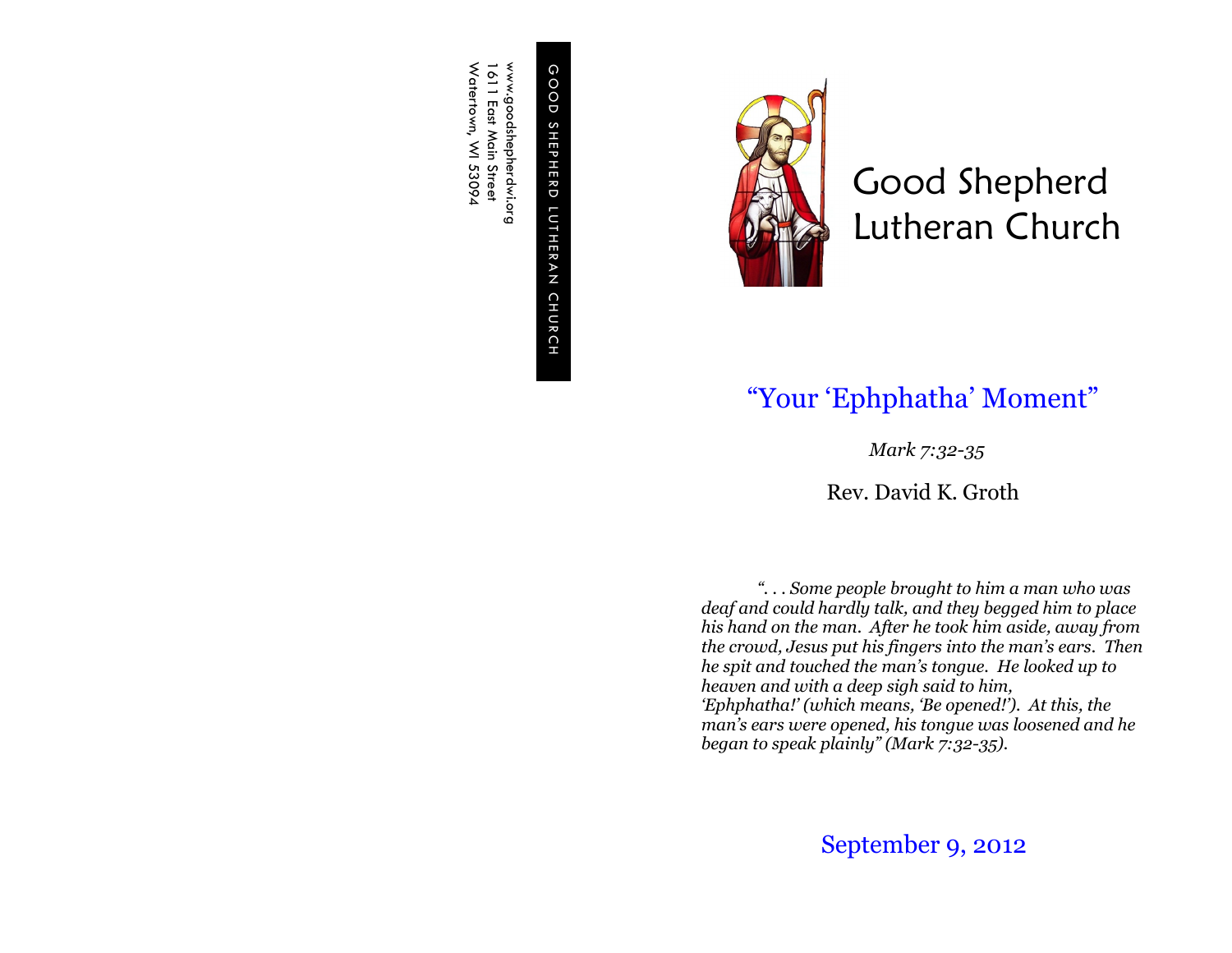## **Collect of the Day**

O Lord, let Your merciful ears be open to the prayers of Your humble servants and grant that what they ask may be in accord with Your gracious will; through Jesus Christ, Your Son, our Lord, who lives and reigns with You and the Holy Spirit, one God, now and forever. Amen.

Have you ever noticed how often Jesus touched people as he healed them? Looking through the Gospel according to Mark, there's Simon's mother-in-law in chapter 1: "He came and took her by the hand and lifted her up, and the fever left her" (v. 31). There's the leper, also in chapter 1: "Moved with pity, Jesus stretched out his hand and touched him and said to him, 'be clean'" (v. 41). Jairus's daughter in chapter 5; "Taking her by the hand he said to her, 'Talitha cumi,' which means, 'Little girl, I say to you, get up.' " (v. 41). Touch was an important part of his healing ministry.

I asked one of our members, Dr. Carrie Narkis, if touching patients was ever discussed in medical school. She wrote, "I had a very smart attending physician tell me in medical school to ALWAYS touch the patient. In this time of medicine, with diagnostic tests such as labs and x-rays, it oftentimes does not seem like it is always necessary to touch a patient." But then she said, statistically, "a diagnosis is still at least twice as likely when a patient is examined" (twice as likely when a patient is touched). She continues, "Studies have shown improved patient outcomes with touch being as simple as taking a pulse." It's not so much about the pulse; it's the touching that makes the patient feel comfortable with the doctor and more communicative about their symptoms, and "breaks down the barriers between the patient and the doctor." Dr. Narkis admitted, "Sometimes when I have been running late or have 5 billion other things to do I have not touched or examined a patient, usually with negative results or the need for another visit. Therefore, I try my best to at least do some examination even if I don't feel it is necessary." Touch is an important part of healing.

Bonnie Zabel who was the administrator of Marquardt Memorial Manor told me that senior citizens in nursing homes experience less and less touch, so in that environment she encouraged the nurses and CNAs to touch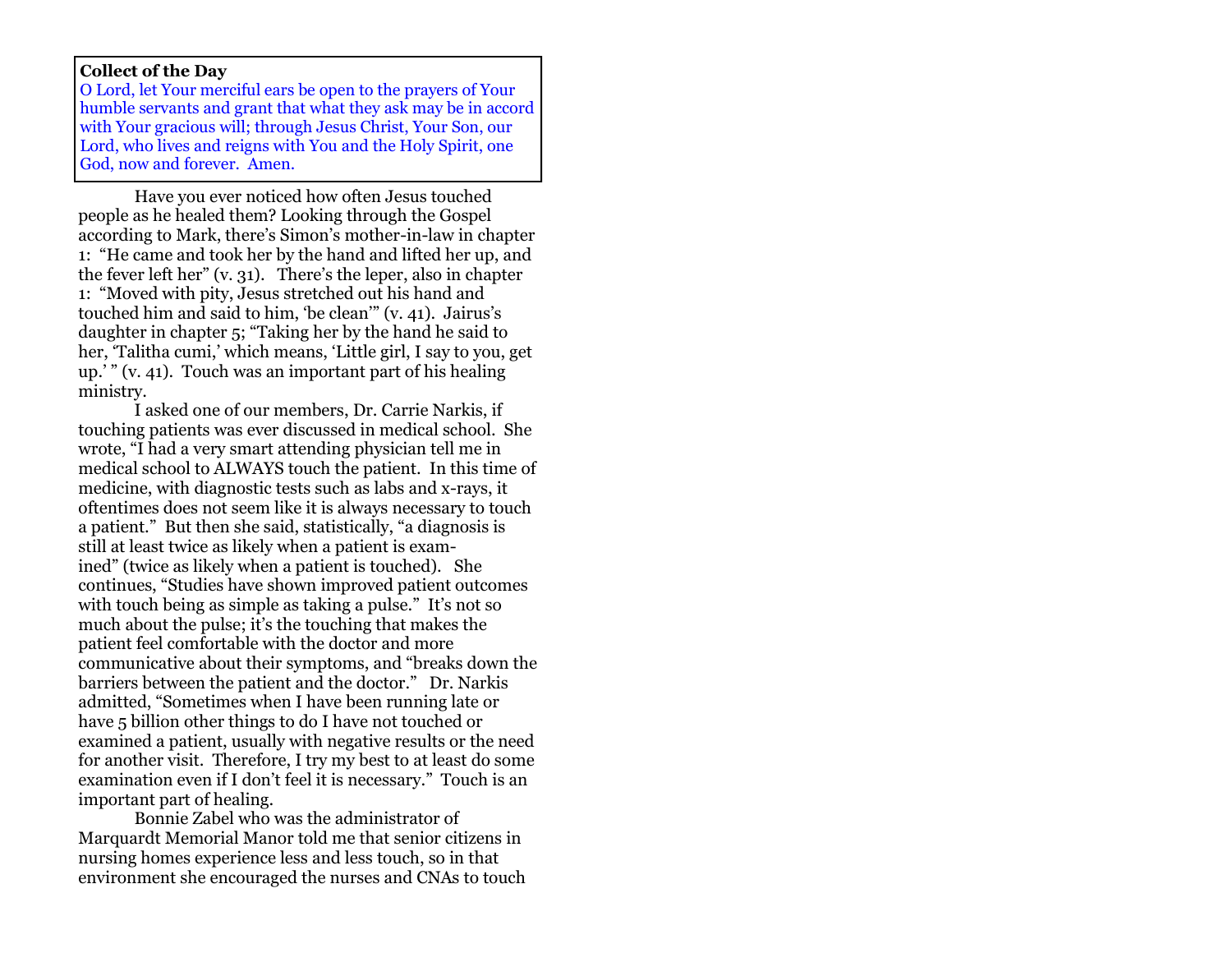The Lord's Supper is another "Ephphatha" moment. In it Jesus invades your space and touches your tongue with his own body and blood. He puts forgiveness into your mouth and opens your ears again to hear his Word of pardon and peace. In the first century Ignatius of Antioch called the Lord's Supper a "medicine of immortality and an antidote to death." And we can believe that too because where there is forgiveness, there is life and salvation. See what the Good Physician can do when he touches us!

"Ephphatha!" "Open up!" One word is all it took, and the ears of the deaf were unstopped and the mute tongue shouted for joy. One ordinary word. Maybe it's the word God is quietly whispering today, to hearts that are rigid and cold, to lips reluctant to praise, and tongues slow to confess, "Ephphatha!" "Open up! Let loose!" Maybe it's the same word God will use again one day, shouting it out over a field of granite grave markers. "Ephphatah!" Open up. Maybe it's the word we'll hear him say as we stand before the gates of heaven, "Ephphatha!"

The Good Physician has touched you and he has healed you of sin and death, and has untied your tongue to confess him as Lord. With that crowd from 2000 years ago, we too can say "he has done all things well. He even makes the deaf hear and the mute speak." Thanks be to God. Amen.

when appropriate. Bonnie said "It sends the signal that you have personal worth . . . that you have value . . . that somebody cares."

Of course there are boundaries, important boundaries. If touch is for your own benefit, it's inappropriate. And caregivers also have to consider the unintended messages. I remember a District President often telling us, "Arm's length, gentlemen. Arm's length." And we all knew what he meant. It's commonly understood that teachers don't initiate hugs, but they can return hugs, unless you're a male. Then it's best to just pat the hugging child on the back. Today that's best practice, but I can't help but think something important has been lost.

One day a man was brought to Jesus who is deaf and whose deafness causes such speech impediments that he is mostly unintelligible. And Jesus touches him . . . a lot. First, Jesus leads him aside, away from the crowd. Then, slowly reaching out his hands Jesus puts his fingers into the man's ears, an action which conveys Jesus understands he is deaf and intends to do something about it. Then Jesus spits lightly on his fingers, and touches the man's tongue. He understands the man cannot speak, and intends to do something about that too. Why the spittle? I know Jesus didn't need to use spittle, so it's probably about the needs of the man who was deaf. Perhaps he needed something visible to cling to, as a way of remembering, and communicating how this healing came about. And remember, this is in the day when saliva was not thought to be full of germs. In any event, there's a lot of personal touch going on here with the ears and the tongue.

I remember I had a hair-cut in Germany, and, at the end, to my astonishment the fellow took a wet paper towel and with his pinkie fingers bore into my ears as far as they would go. My brothers used to pin me down and do things like that to me. I think they called it "a wet willy", but no adult had ever done that. I don't know if that's standard for hair cuts in Germany, or if it was just this fellow's unique signature, or maybe he was simply taking care of loose bits of hair. Either way, I can attest, it's very personal space.

After touching that man's ears and his tongue, Jesus looks up to heaven. Watching him do this, the man knows that what is about to happen comes from above. God is